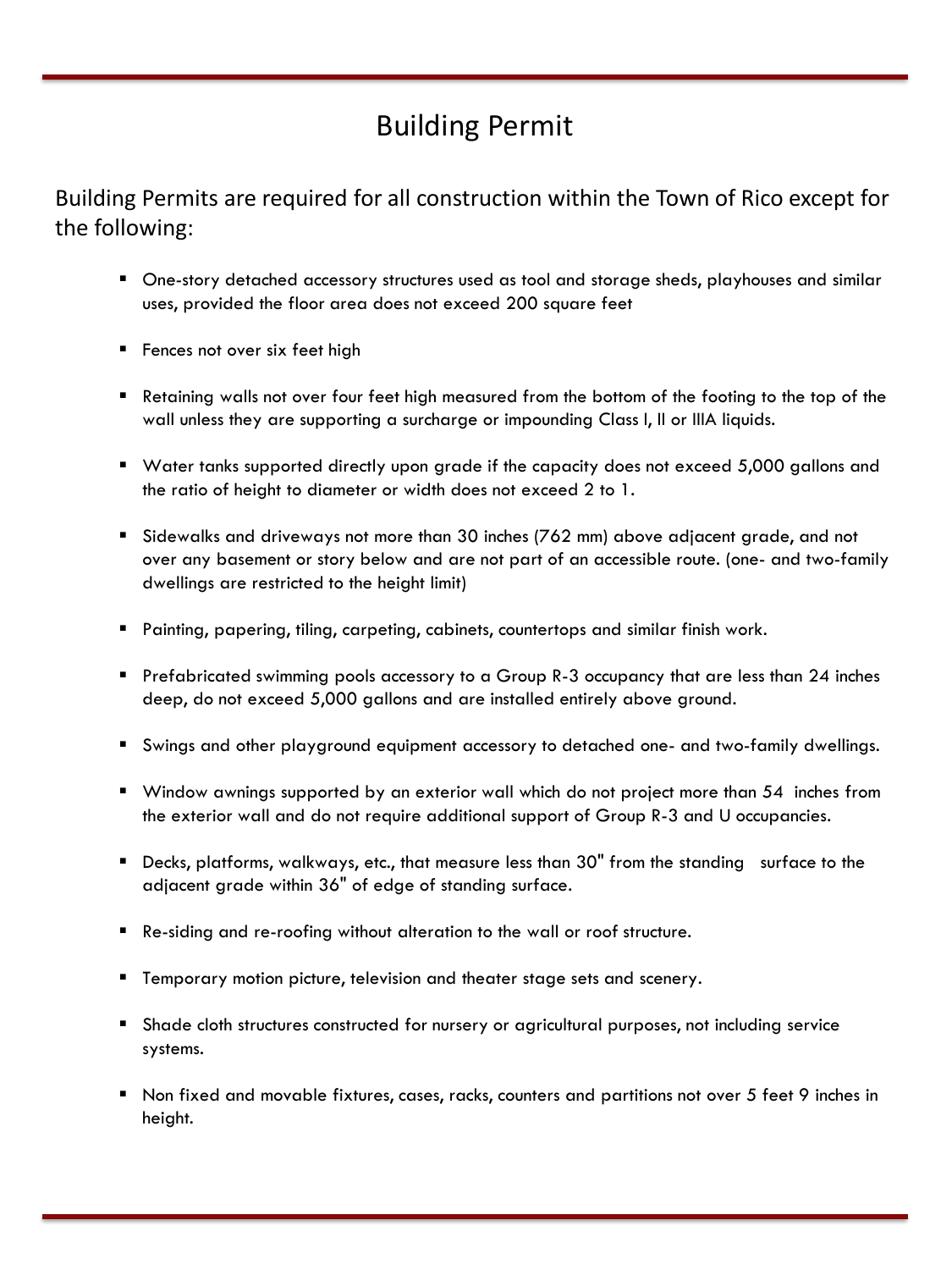- **Emergency Repairs:** Where equipment replacements and repairs must be performed in an emergency situation, the permit application shall be submitted within the next working business day to the building official.
- **Electrical Repairs & Maintenance:** A permit shall not be required for minor repair work, including the replacement of lamps or the connection of approved portable electrical equipment to approved permanently installed receptacles.
- **Radio & television transmitting stations:** The provisions of this code shall not apply to electrical equipment used for radio and television transmissions, but do apply to equipment and wiring for a power supply and the installations of towers and antennas.
- **Temporary testing systems:** A permit shall not be required for the installation of any temporary system required for the testing or servicing of electrical equipment or apparatus.
- **Gas:** Portable heating, cooking or clothes drying appliances or replacement of any minor part that does not alter approval of equipment or make such equipment unsafe or portable-fuel-cell appliances that are not connected to a fixed piping system and are not interconnected to a power grid.
- **Mechanical:** Portable ventilation appliances, portable cooling units, steam, hot or chilled water piping within any heating or cooling equipment regulated by this code, Replacement of any minor part that does not alter approval of equipment or make such equipment unsafe, portable evaporative coolers, self-contained refrigeration systems containing 10 pounds (4.54 kg) or less of refrigerant or that are actuated by motors of 1 horsepower (746 W) or less, portable-fuel-cell appliances that are not connected to a fixed piping system and are not interconnected to a power grid.
- The stopping of leaks in drains, water, soil, waste or vent pipe; provided, however, that if any concealed trap, drainpipe, water, soil, waste or vent pipe becomes defective and it becomes necessary to remove and replace the same with new material, such work shall be considered as new work and a permit shall be obtained and inspection made as provided in this code.
- The clearing of stoppages or the repairing of leaks in pipes, valves or fixtures, and the removal and reinstallation of water closets, provided such repairs do not involve or require the replacement or rearrangement of valves, pipes or fixtures.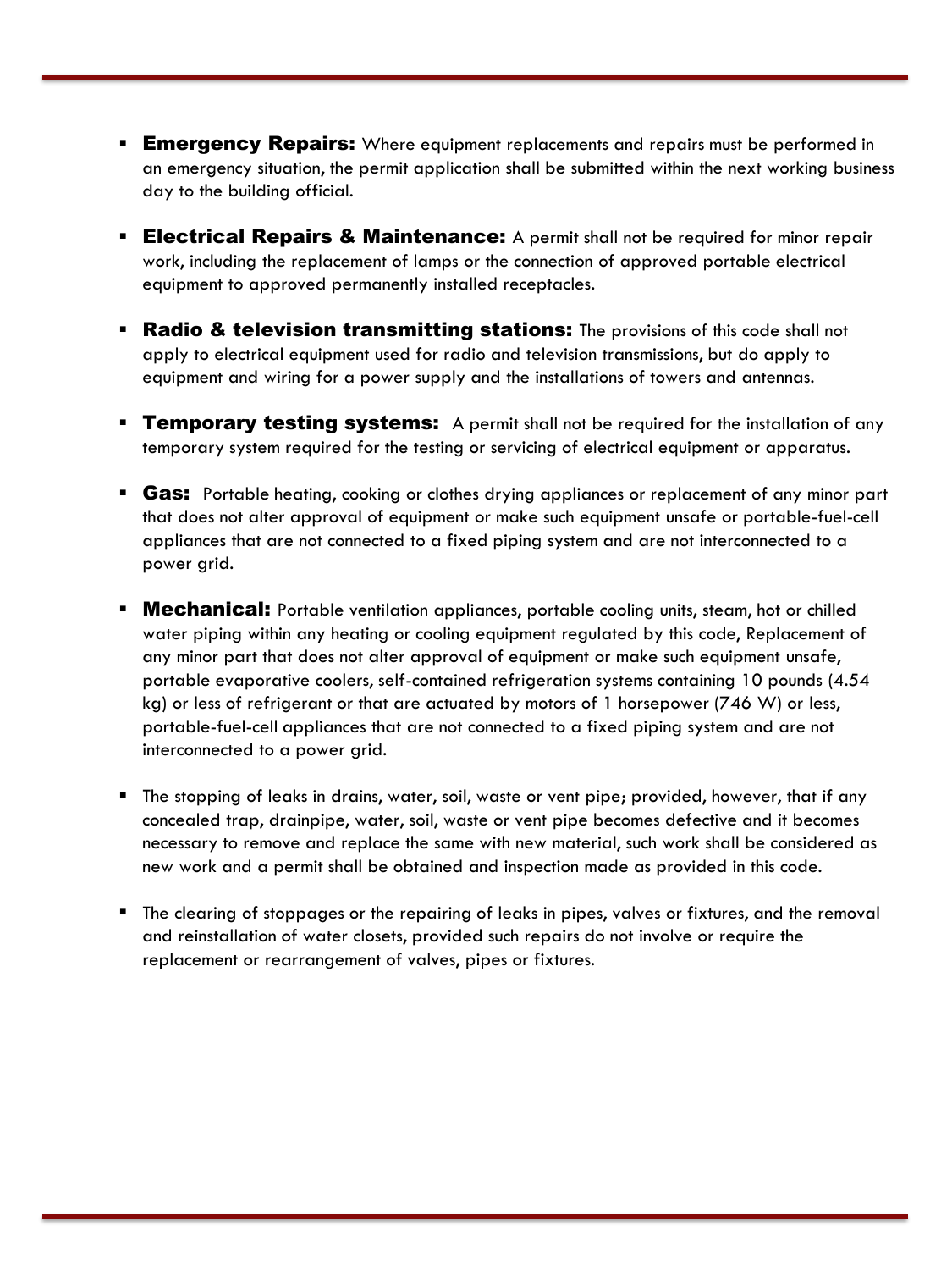# All construction in the Town of Rico is subject to the following:

- 2006 International Building Code
- 2006 International Residential Code
- 2006 International Mechanical Code
- 2006 International Fire Code
- 2006 International Existing Building Code
- 2006 International Energy Conservation Code

# Electrical, Plumbing and fuel gas are governed by the State of Colorado

For additional information please refer to "Town of Rico Building Design Criteria" available on the Town of Rico website

Schedule a preapplication meeting with the Town Manager / Planner.

Fill out the application and provide the documents and payment as shown on the check list.

Review of application by Town Manager & Building Inspector for application completeness.

Permit issued

Applicants should allow three - four weeks for plan review unless otherwise indicated by the Town Manager/Planner. Historic Commercial permits require approval by Board of Trustees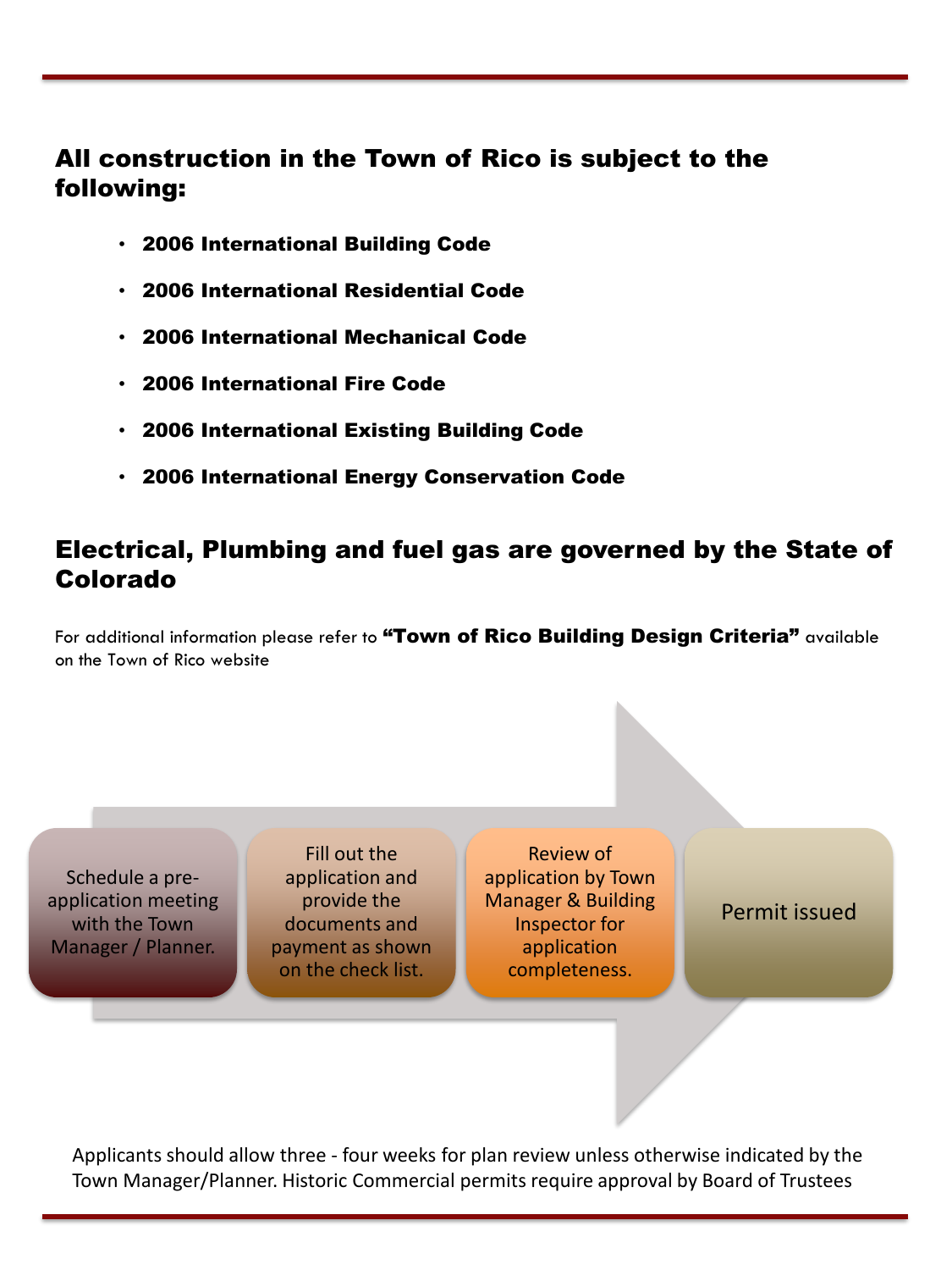Building Permit Application



| Applicant Name __________________                                                                                                                                 |                                           |                                            |                     |
|-------------------------------------------------------------------------------------------------------------------------------------------------------------------|-------------------------------------------|--------------------------------------------|---------------------|
|                                                                                                                                                                   |                                           |                                            |                     |
| <b>Street Address of Subject Property</b><br><u> Alexandria de la contrada de la contrada de la contrada de la contrada de la contrada de la contrada de la c</u> |                                           |                                            |                     |
|                                                                                                                                                                   |                                           |                                            |                     |
|                                                                                                                                                                   |                                           |                                            |                     |
| <b>Owner Name</b> (if different than applicant)                                                                                                                   |                                           |                                            |                     |
|                                                                                                                                                                   |                                           | Cell Phone Number <b>Cell Phone Number</b> |                     |
|                                                                                                                                                                   |                                           |                                            |                     |
| Contractor Name                                                                                                                                                   |                                           |                                            |                     |
|                                                                                                                                                                   |                                           |                                            |                     |
|                                                                                                                                                                   |                                           |                                            |                     |
| <b>Design Professional Name</b>                                                                                                                                   |                                           |                                            |                     |
|                                                                                                                                                                   |                                           | Cell Phone Number ________________________ |                     |
|                                                                                                                                                                   |                                           |                                            |                     |
| $\Box$ Residential construction                                                                                                                                   |                                           | $\Box$ Commercial construction             |                     |
|                                                                                                                                                                   | Type of work - check all applicable items |                                            |                     |
| $\Box$ New Construction                                                                                                                                           | $\Box$ Change of<br>occupancy             | Movement of<br>structure                   | <b>Covered Deck</b> |
| $\Box$ Accessory/Garage                                                                                                                                           | $\Box$ After the fact permit              | Alteration/remodel                         | $\Box$ Deck         |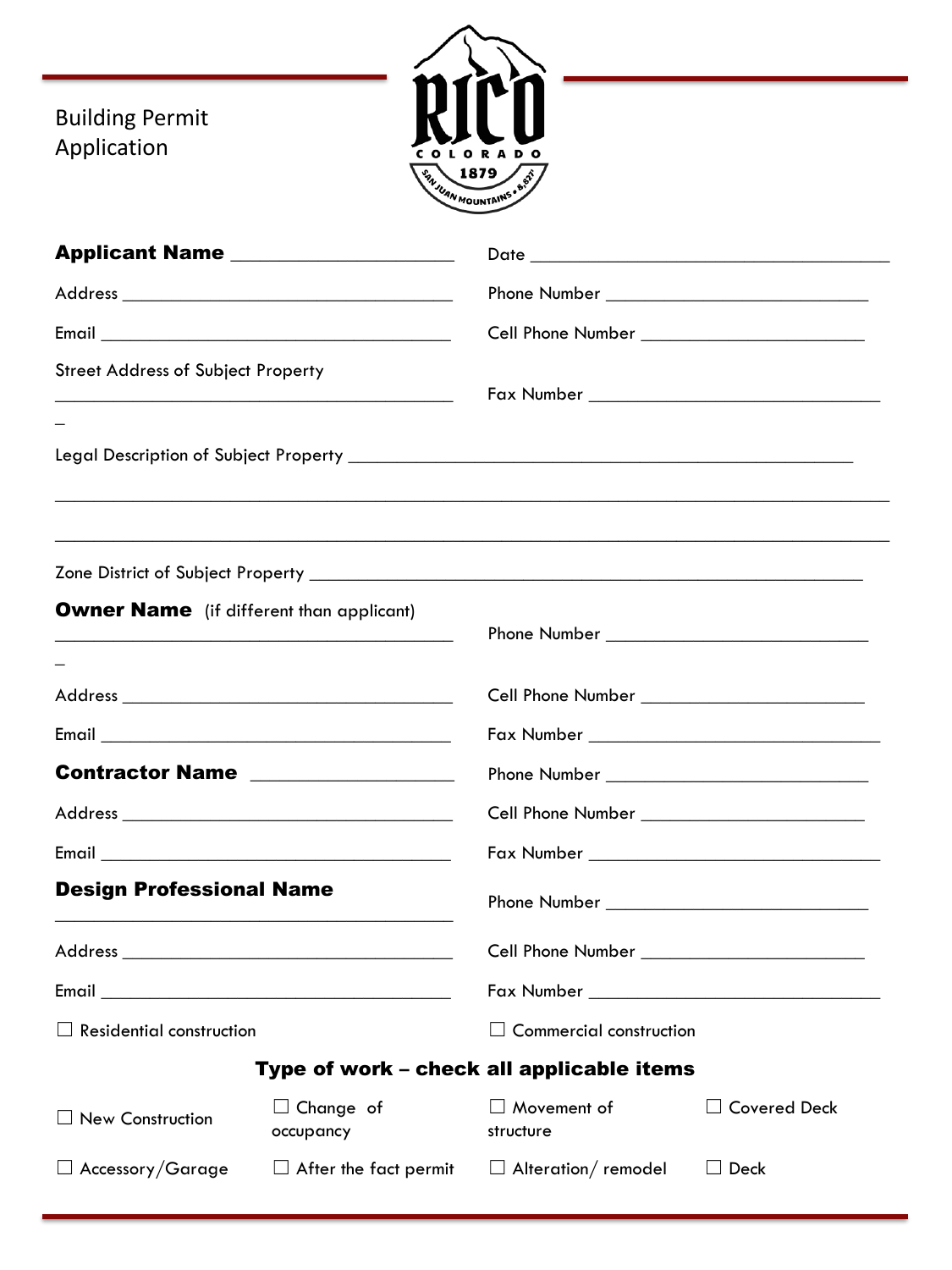| <b>Use</b>               |                                   |                                    |            |  |
|--------------------------|-----------------------------------|------------------------------------|------------|--|
| $\Box$                   | Single Family $\Box$ Multi-family | $\Box$ Commercial /<br>residential | Commercial |  |
|                          |                                   |                                    |            |  |
| For change of occupancy: |                                   |                                    |            |  |
|                          |                                   |                                    |            |  |
| <b>For additions:</b>    |                                   |                                    |            |  |
|                          |                                   |                                    |            |  |

# Attachments Required for residential building permits: **Plans shall contain no**

**added "changes" in ink or pencil.**

□ Site Plans Two (2) Minimum size 12"x 18", 24" by 36" preferred and (1) electronic (pdf) site plans prepared by a Colorado registered land surveyor showing at a minimum the following:

| North Arrow                                                                                  | Areas of environmental concern <sup>*</sup>                       |
|----------------------------------------------------------------------------------------------|-------------------------------------------------------------------|
| Scale not greater than $1" = 20'$ unless the<br>entire site will not fit on a 24"x 36" sheet | Topography 5 foot interval maximum, 2<br>foot preferred           |
| Vicinity Map                                                                                 | Proposed grading and drainage                                     |
| Lot lines with dimensions                                                                    | Location of existing buildings if applicable                      |
| Easements and setbacks with dimensions                                                       | Location of proposed building if applicable                       |
| Acreage of lot                                                                               | Location of existing utilities, including septic<br>if applicable |
| Adjacent streets with labels                                                                 | Location of proposed utilities, including<br>septic if applicable |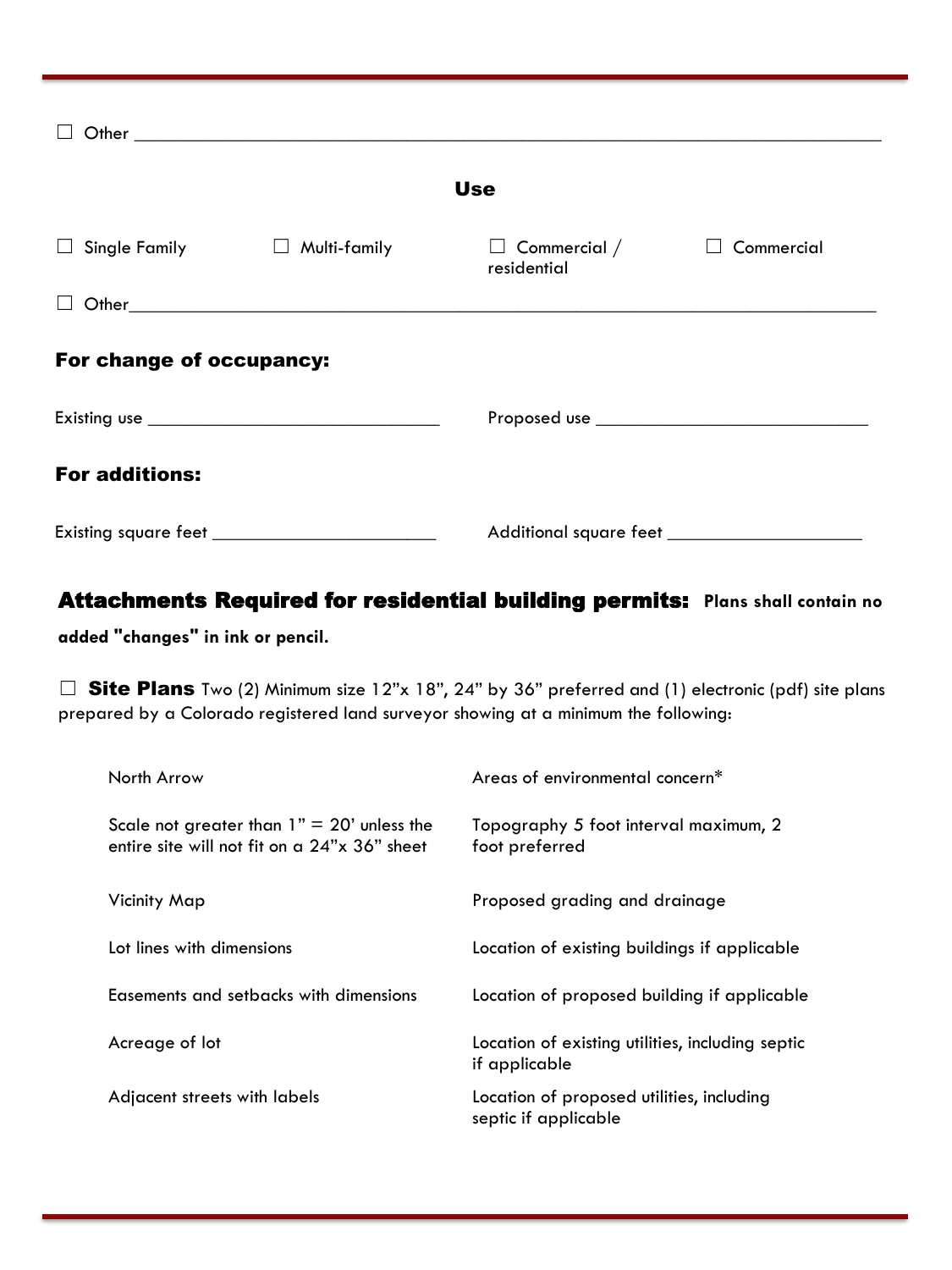### Flood planes must be determined by an Engineer licensed in the state of Colorado.

### Wetlands must be delineated by a certified technician and surveyed.

**\***Some of this information about Areas of Environmental Concern is obtainable via the adopted town hazard maps to the applicant at the pre-application conference.

All of the following should include two (2) Minimum size 12"x 18", 24" by 36" preferred copies and (1) electronic (pdf).

 $\Box$  **Foundation Plans:** Show all foundations, slabs, piers and footings. Indicate size, location, thickness, material and reinforcing. Show all embedded anchoring such as anchor bolts, hold-downs and post bases. Provide concrete strength at 28 days, rebar grade and lap length, etc. Structural plans to be stamped by a State of Colorado registered and licensed Engineer or Architect.

 $\Box$  Floor and Roof Framing Plans: Show all structural members for floors and roofs including but not limited to blocking, headers, columns, joists, bearing walls, rafters, roof trusses and note their sizes, spacing, bearing points, method of attachment along with roof/wall/floor sheathing type and thicknesses. If manufactured trusses are to be used, calculation/truss drawing sheets must be submitted with plans. Provide grade/specs of all lumber products. Structural plans to be stamped by a State of Colorado registered and licensed Engineer or Architect.

 $\Box$  Floor Plans: Show floor plan for all levels including basements. Show/label all rooms, dimensioned with their use. Provide square footage for each level and total overall. Show all doors and windows. Provide door and window schedules or sizes with required egress windows and safety glass (where applicable) labeled along with U-factor per Town of Rico Design Criteria. If stairs are required show riser height/tread depth and handrail/guardrail heights. Show location of plumbing fixtures, kitchen appliances, fireplace/stove (wood or gas) and mechanical equipment. Show attic and crawl space access locations. Identify all fire rated assemblies.

 $\Box$  Elevations: Show all views. Show all vertical dimensions and building height as required by (RLUC 204.6).. Indicate all openings and identify all siding and roofing materials. Show roof pitch and roof overhangs.

 $\Box$  Building Sections & Wall Sections: Show as many sections to the structure as may be necessary to properly identify the structure, including one through stairs. Some structures require more than one section.

Show floor covering, wall construction, siding and type of gypsum wall board on ceilings and walls. Show interior walls, either bearing or nonbearing. Show framing, top and bottom plates, blocking, draft stopping, rim joist, ceiling joist, roof rafters or trusses. Show the wall, floor and roof insulation values per Town of Rico Design Criteria. Indicate the floor and roof sheathing/underlayment and roof pitch and overhangs. Show attached decks, posts, piers and anchoring methods. Show all cross-sectional changes in elevation on section and all dimensions. Label all. Identify all fire rated assemblies.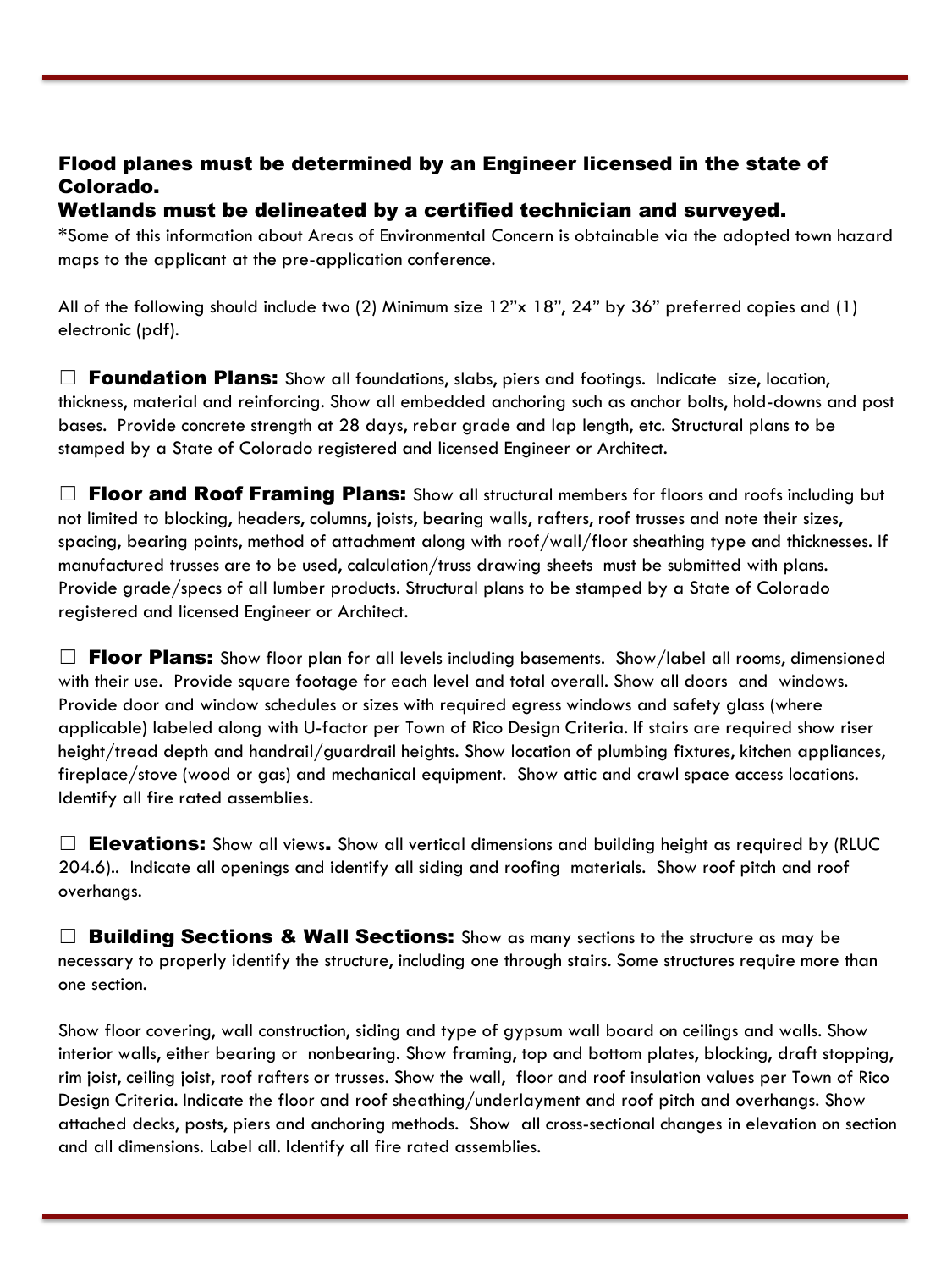$\Box$  Electrical / Mechanical Plans: Provide locations of all light fixtures, switches, receptacles, panel location, smoke and carbon monoxide detectors. Exterior light fixtures to be shielded to comply with (RLUC 204.2). If achieving energy efficiency compliance through the Simulated Performance Alternative, submit documentation/performance-based compliance report per (IECC 404.4).

 $\Box$  Manufactured product listing data for specialty materials & equipment:

Where materials or equipment of a specialty nature will be used, valid research reports from a recognized listing agency (ICC,UL,AGA, etc.) should be provided addressing their code equivalency. Alternative materials, designs or methods of construction not specifically prescribed by the applicable code may require pre-approval from the building official. (IRC R104.11)

### Attachments Required for commercial building permits: **Plans shall contain no**

**added "changes" in ink or pencil.**

 $\Box$  Site Plans Two (2) Minimum size 12"x 18", 24" by 36" preferred and (1) electronic (pdf) site plans prepared by a Colorado registered land surveyor showing at a minimum the following:

| North Arrow                                                                                  | Areas of environmental concern*                                   |
|----------------------------------------------------------------------------------------------|-------------------------------------------------------------------|
| Scale not greater than $1" = 20'$ unless the<br>entire site will not fit on a 24"x 36" sheet | Topography 5-foot interval maximum, 2<br>foot preferred           |
| Vicinity Map                                                                                 | Proposed grading and drainage                                     |
| Lot lines with dimensions                                                                    | Location of existing buildings if applicable                      |
| Easements and setbacks with dimensions                                                       | Location of proposed building if applicable                       |
| Acreage of lot                                                                               | Location of existing utilities, including septic<br>if applicable |
| Adjacent streets with labels                                                                 | Location of proposed utilities, including<br>septic if applicable |

## Flood planes must be determined by an Engineer licensed in the state of Colorado.

#### Wetlands must be delineated by a certified technician and surveyed.

**\***Some of this information about Areas of Environmental Concern is obtainable via the adopted town hazard maps to the applicant at the pre-application conference.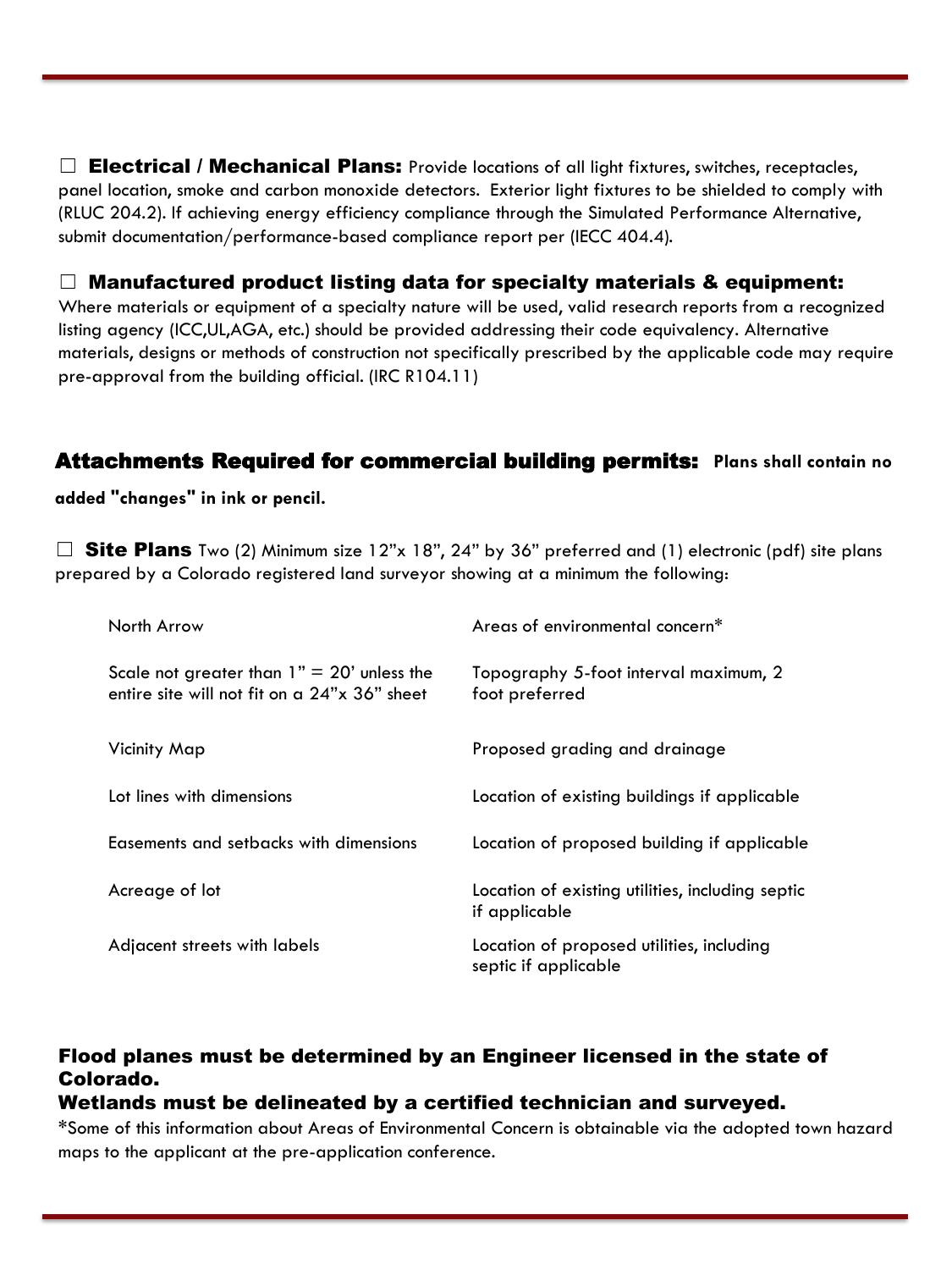All of the following should include two (2) Minimum size 12"x 18", 24" by 36" preferred copies and (1) electronic (pdf).

 $\Box$  **Building Code Analysis:** The Town of Rico requires a licenced architect provide a code analysis on all commercial and multifamily projects based on the adopted design codes including Use and Occupancy Classification, Types of Construction, General Building Limitations (actual area per floor/overall, allowable area per floor/overall, Fire-resistant Rated Construction, Fire Suppression Requirements, Means of Egress (occupant load per floor, exists per floor), Accessibility.

 $\Box$  Foundation Plan: Show all foundations, slabs, piers and footings. Indicate size, location, thickness, material and reinforcing. Show all embedded anchoring such as anchor bolts, hold-downs and post bases. Provide concrete strength at 28 days, rebar grade and lap length, etc. Specify on plans all required Special Inspections per (IBC Chapter 17). Structural plans and calculations to be stamped by a State of Colorado registered and licensed Engineer or Architect..

 $\Box$  Floor and Framing Plans: Show all structural members for floors and roofs including but not limited to blocking, headers, columns, joists, bearing walls, rafters, roof trusses and note their sizes, spacing, bearing points, method of attachment along with roof/wall/floor sheathing type and thicknesses. If manufactured trusses are to be used, calculation/truss drawing sheets must be submitted with plans. Provide grade/specs of all lumber products. Specify on plans all required Special Inspections per (IBC Chapter 17). Structural plans and calculations to be stamped by a State of Colorado registered and licensed Engineer or Architect.

 $\Box$  Floor Plans: Show floor plan for all levels including basements. Show/label all rooms, dimensioned with their use. Provide square footage for each level and total overall. Show all doors and windows. Provide door and window schedules or sizes with required egress windows and safety glass (where applicable) labeled. If stairs are required show riser height/tread depth and handrail/guardrail heights. Show location of plumbing fixtures, kitchen appliances, fireplace/stove (wood or gas) and mechanical equipment. Show attic and crawl space access locations. Identify all fire rated assemblies.

 $\Box$  Elevations: Show all views. Show all vertical dimensions and building height as required by (RLUC 204.6).. Indicate all openings and identify all siding and roofing materials. Show roof pitch and roof overhangs.

 $\Box$  **Building & Wall Sections:** Show as many sections to the structure as may be necessary to properly identify the structure, including one through stairs. Some structures require more than one section.

Show floor covering, wall construction, siding and type of gypsum wall board on ceilings and walls. Show interior walls, either bearing or nonbearing. Show framing, top and bottom plates, blocking, draft stopping, rim joist, ceiling joist, roof rafters or trusses. Show the wall, floor and roof insulation. Indicate the floor and roof sheathing/underlayment and roof pitch and overhangs. Show attached decks, posts, piers and anchoring methods. Show all cross sectional changes in elevation on section and all dimensions. Label all. Identify all fire rated assemblies.